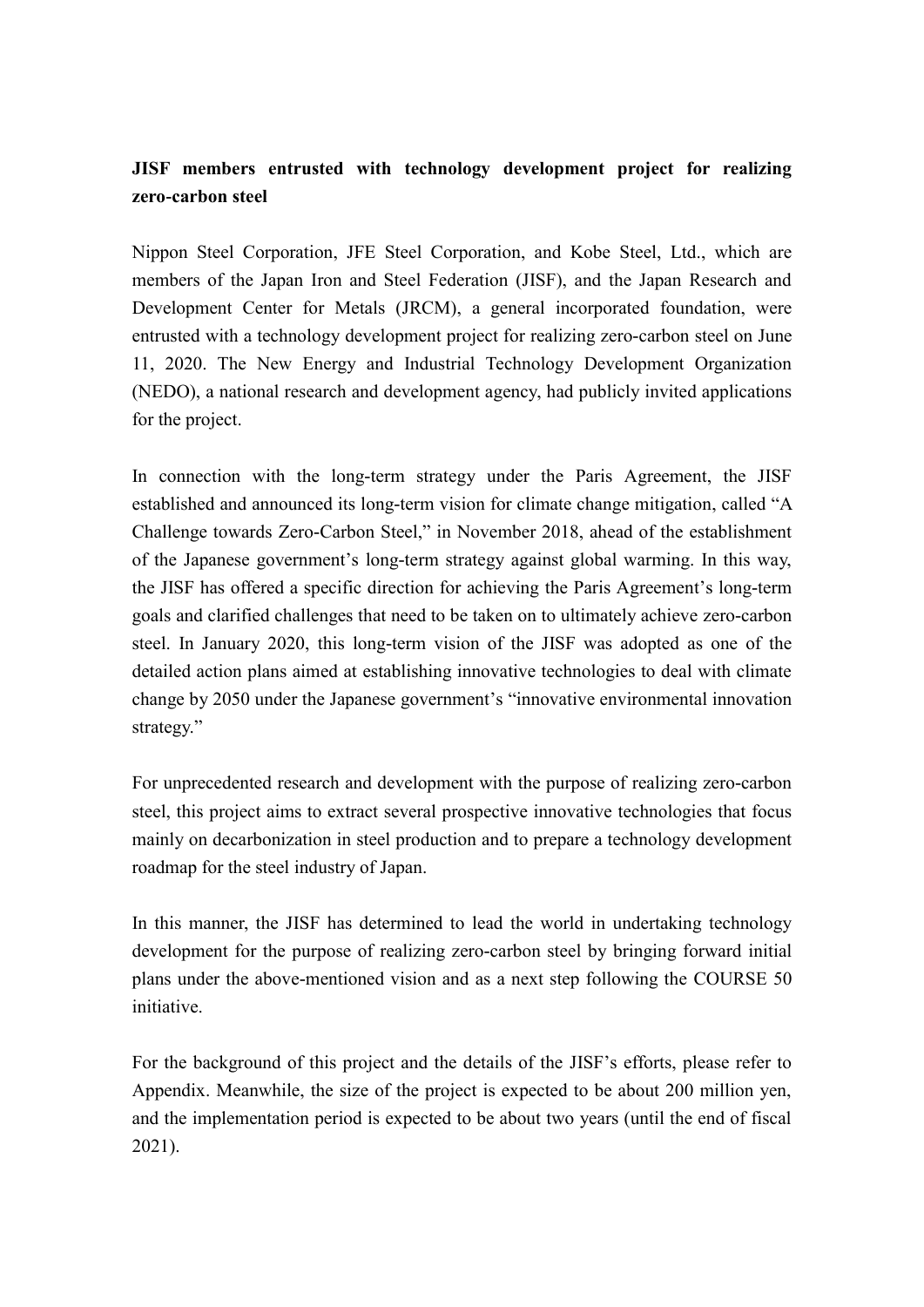# (Appendix) **Background of this project and details of JISF's efforts**

# **Necessity for innovative technologies that help reduce CO2 emissions in Japan's steel industry**

On a global scale, the steel industry accounts for a large percentage of carbon dioxide (CO2) emissions (about 9%). To prevent global warming caused by CO2 emissions, it is extremely important to reduce CO2 emissions in the production processes of the steel industry.

In Japan, the steel industry emits about 180 million tons of CO2 per year (fiscal 2013), accounting for 14% of total CO2 emissions in Japan (after allocating emissions from power generation by electric power suppliers). The steel industry is the largest emitter of CO2 among all industries in Japan. On the other hand, Japan's steel industry has made thorough efforts to improve energy conservation since the 1970s. As a result, Japan's energy efficiency in steel production is currently the highest in the world, according to the Research Institute of Innovative Technology for the Earth (RITE). Because of its past efforts for energy conservation, the steel industry of Japan has a low potential for CO2 emission reduction based on energy conservation. In addition, the process of reduction of iron ore with carbon in a blast furnace must emit CO2. Therefore, innovative technology development is necessary to reduce CO2 emissions further.

#### **Developing innovative technologies through COURSE 50, etc.**

In the steel industry of Japan, for the purpose of reducing CO2 emissions while maintaining high productivity and energy efficiency, which are the most important characteristics of a blast furnace, blast furnace manufacturers and other companies have since fiscal 2008 participated in "development of process technologies to reduce iron ore with hydrogen, etc." under the project "Environmentally Harmonized Process Technology Development," which has been entrusted by the NEDO. These companies are endeavoring to develop innovative technologies aimed at reducing CO2 emissions in a blast furnace by 30%. Specifically, they aim to reduce CO2 emissions in a blast